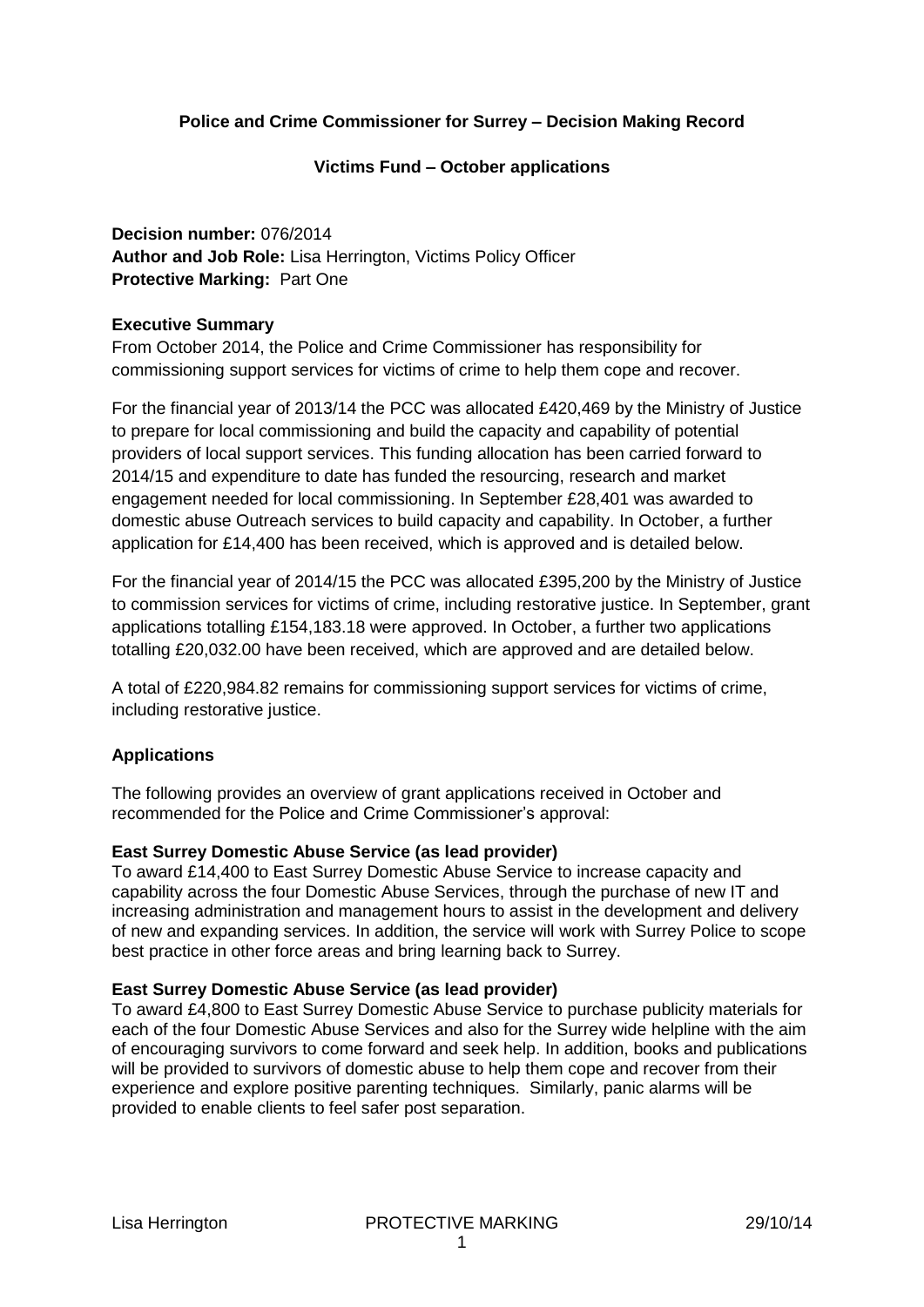#### **Surrey Police**

To award £15,232 to Surrey Police to deliver a domestic abuse training programme for officers and staff, to improve their understanding of the impact of abuse on a victim and services available to help them cope and recover from their experiences. In addition, officers will undertake training in forensic child interviewing techniques, to enable them to understand the needs of the child properly and achieve best evidence.

### **Recommendation**

The Commissioner supports the recommendations and awards to the following;

### **Police and Crime Commissioner Approval**

I approve the recommendation(s):

- To award £14,400 to East Surrey Domestic Abuse Service (as lead provider) to increase capability and capacity across all four Domestic Abuse Services, through the purchase of new IT, increasing administration and management hours and scoping best practice in other force areas.
- To award £4,800 to East Surrey Domestic Abuse Service (as lead provider) to purchase publicity materials for each of the four Domestic Abuse Services, as well as publications and panic alarms for survivors
- To award £15,232 to Surrey Police to deliver a domestic abuse training programme for officers and staff and to undertake specialist training in forensic child interviewing techniques.

Signature:

Lain they

Date: 05/11/2014

All decisions must be added to the decision register.

### **Areas of consideration**

### **Consultation**

Consultation has taken place with appropriate lead officers depending on the application. All applications have been asked to supply evidence of any consultation and community engagement.

### **Financial implications**

All applications have been asked to supply accurate financial information including the total costs of the project with breakdown where the money will be spent; any additional funding secured or applied for and plans for on-going funding. The Victims Fund Decision Panel considers the financial risks and opportunities when looking at each application.

### **Legal**

Legal advice is taken on an application by application basis.